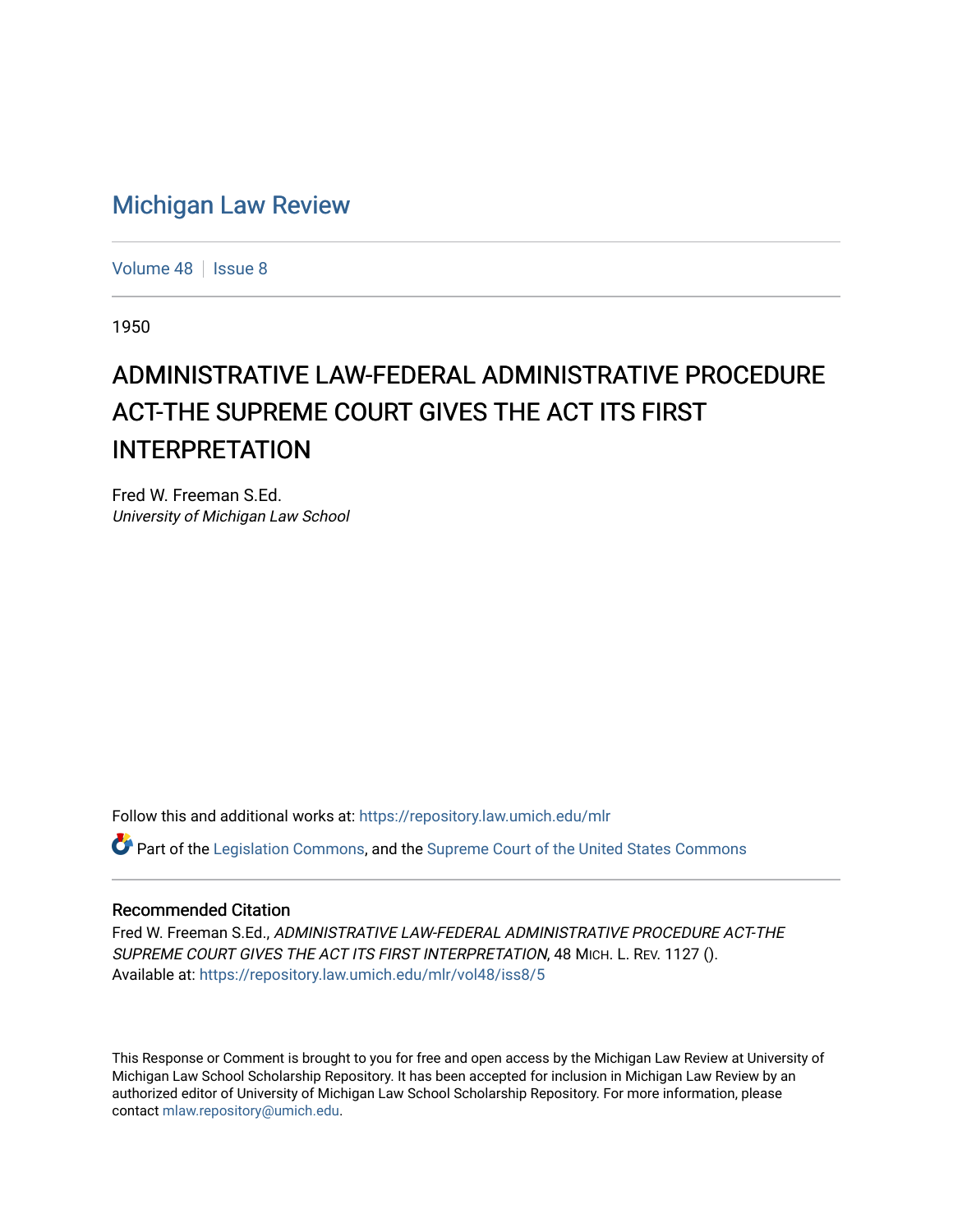## **COMMENTS**

ADMINISTRATIVE LAW-FEDERAL ADMINISTRATIVE PROCEDURE ACT-THE SUPREME COURT GIVES THE ACT ITS FIRST INTERPRETA-TION-The Federal Administrative Procedure Act<sup>1</sup> received its first thorough consideration by the Supreme Court in the recent case of

1 60 Stat. L. 237 (1946), 5 U.S.C. (1946) §1001 et seq.

l,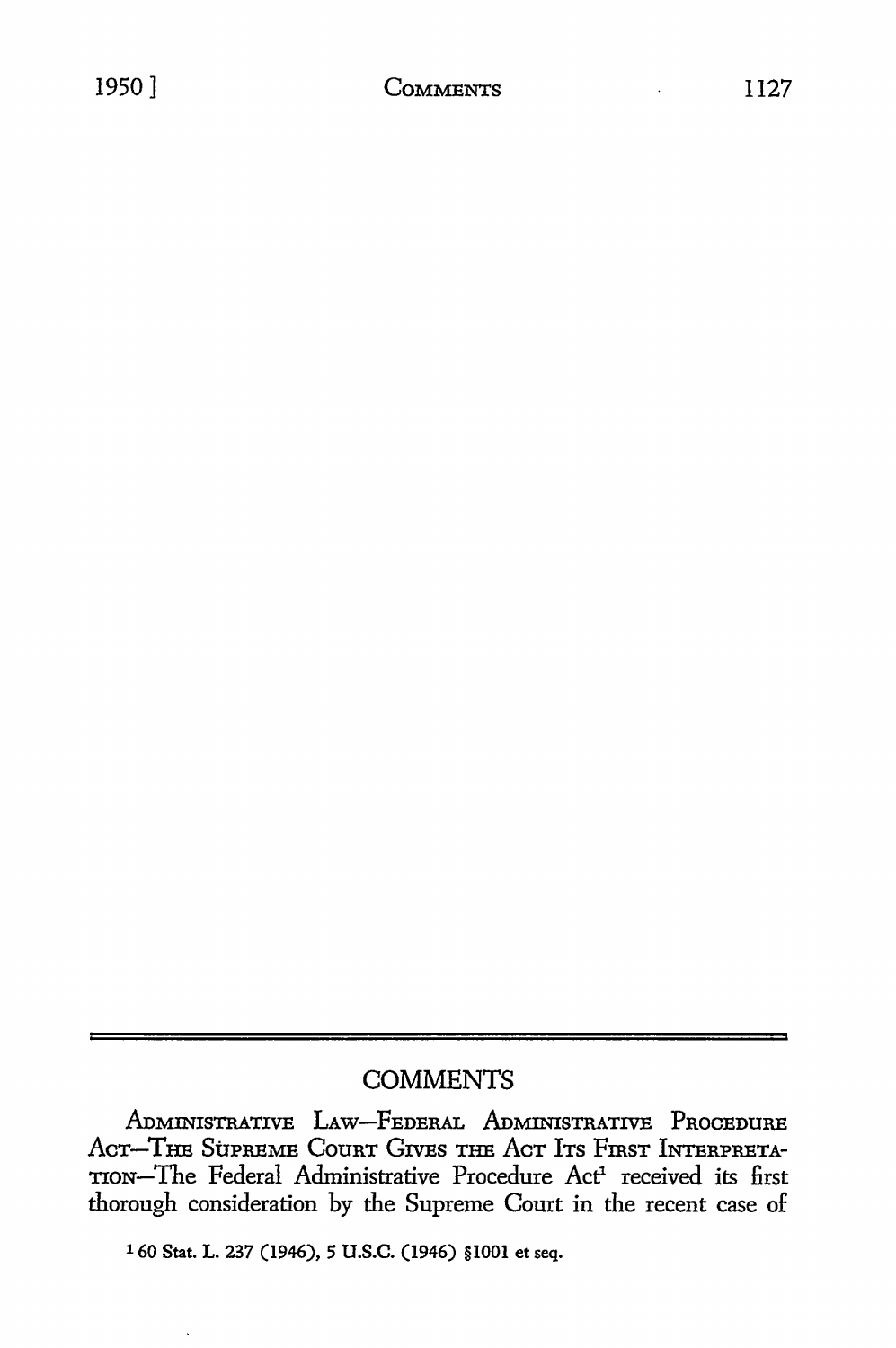*Wong Yang Sung v. McGrath*.<sup>2</sup> The Court held that deportation proceedings must conform to section 5,<sup>3</sup> which provides for notice, opportunity for a hearing, separation of prosecution and quasi-judicial functions, and the issuance of declaratory orders by the agency, and to section 11,<sup>4</sup> which prescribes an independent status for presiding officers. The scope of section 5 is limited to administrative adjudica tions "required by statute to be determined on the record after opportunity for an agency hearing." There is no specific requirement in the Immigration Act, the applicable legislation in this field, for a hearing before an alien can be deported. A hearing, however, has long been deemed necessary to satisfy the requirements of due process,<sup>5</sup> and such hearings have been held before immigration inspectors who do not satisfy the requirements of section 11. Thus, in reaching its decisicm, the Court (in a 7 to I decision) interpreted the words "required by statute," as found in section 5, to include hearings required by statute either in express terms or by judicial interpretation. This compels an important change in immigration hearing procedures.

This decision, which resolved a long-standing argument as to the meaning of the phrase,<sup>6</sup> is of importance to the agency practitioner because it sheds light on the Supreme Court's general attitude towards the FAPA. Perhaps the most concise statement of this attitude is found in the portion of the opinion that Justice Jackson, writing for the majority, devoted to tracing the history of the act, wherein he said: "The Act thus represents a long period of study and strife; it settles longcontinued and hard-fought contentions, and enacts a formula upon which opposing social and political forces have come to rest. It contains many compromises and generalities and, no doubt, some ambiguities. Experience may reveal defects. But it would be a disservice to our form of government and to the administrative process itself if the courts should fail, so far as the terms of the Act warrant, to give effect to its remedial purposes where the evils it was aimed at appear."<sup>7</sup> An investigation of the method by which Justice Jackson applied this general

<sup>2</sup>339 U.S. 33, 70 S.Ct. 445 (1950).

s 60 Stat. L. 239, §5 (1946), 5 U.S.C. (1946) §1004.

<sup>4</sup>60 Stat. L. 244, §11 (1946), 5 U.S.C. (1946) §1010.

5The Japanese Immigrant Case, 189 U.S. 86, 23 S.Ct. 611 (1903); Kwack Jan Fat v. White, 253 U.S. 454, 40 S.Ct. 566 (1920).

<sup>6</sup>The contentions of both contestants have been upheld in recent decisions. See Fajardo v. United States, Civil No. 46-214, S.D. N.Y., June 24, 1948; Eisler v. Clark (D.C. D.C. 1948) 77 F. Supp. 610.

7 Wong Yang Sung v. McGrath, 339 U.S. 33 at 40-41, 70 S.Ct. 445 (1950).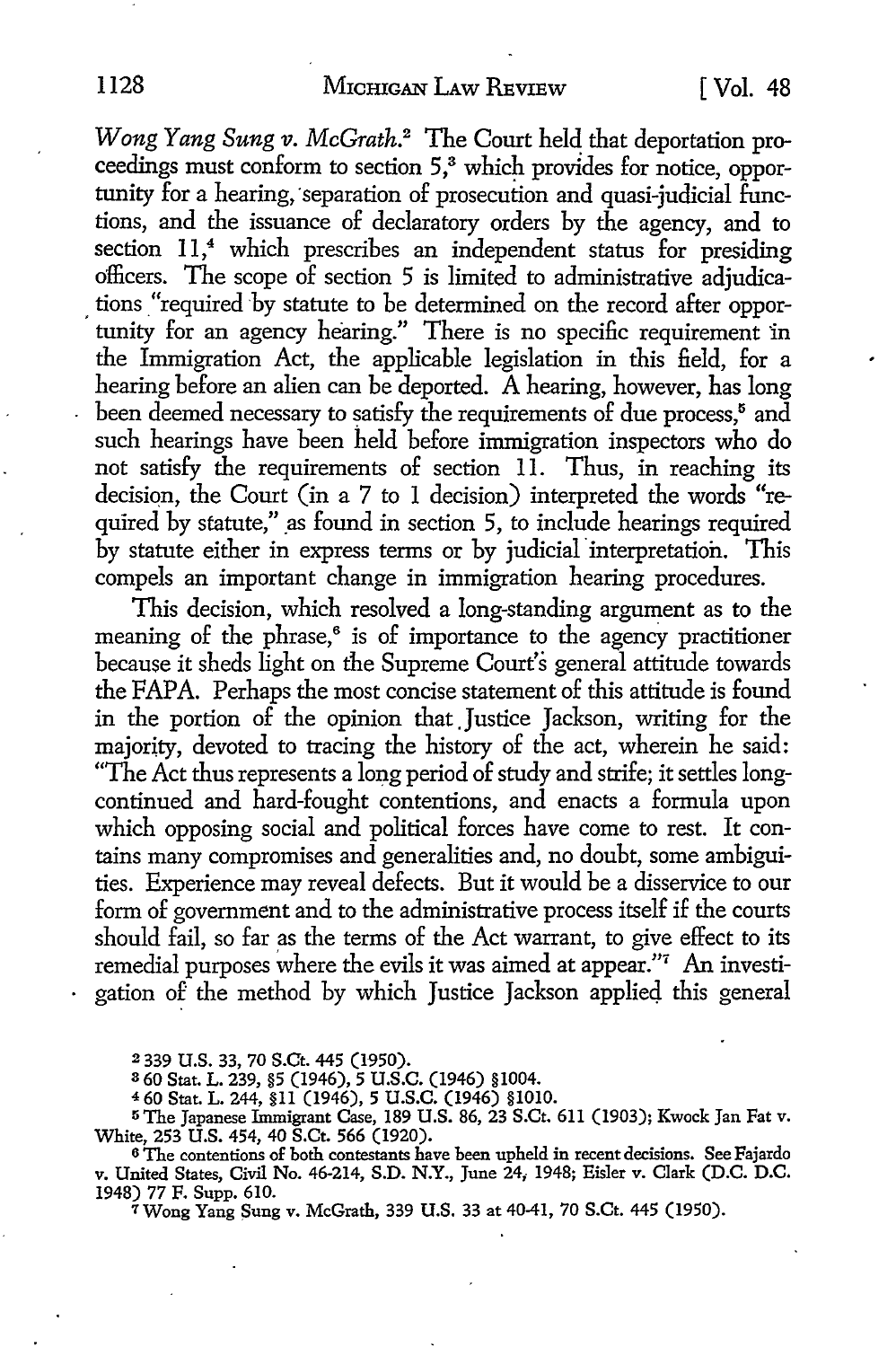1950 <u>Comments</u> (1129

policy to the facts of the case reveals the impact the Administrative Procedure Act will have upon administrative law in the coming months.

The government's argument that section 5 is intended to apply only when explicit statutory words granting a right to an adjudication can be found was based largely upon the fact that in the original bill section 5 was to apply to hearings required ''by law."8 Upon the suggestion of the Attorney General<sup>9</sup> the wording was changed to its present form. The necessary inference to be drawn from this change, the government contended, was that Congress must have intended a narrow application of the section. It would be difficult to find better evidence of Congressional intent than this pre-enactment history of the act. This argument, however, was dismissed with the one-sentence comment that "the legislative history [of the act] is more conflicting than the text is ambiguous." In lieu of the government's analysis the Court based its decision upon the proposition that because there would be no constitutional authority for deportation without a hearing and because the applicable provisions of the Constitution, here due process, permeate every enactment of Congress, the reasonable and therefore proper construction of ''by statute" is one that includes provisions read into statutes by the judiciary as well as those specifically provided for by the legislature.

The significance of this decision insofar as it sheds light on the Supreme Court's view of the act is apparent. In determining the meaning of a particular phrase in the act, the Court will not be persuaded by the minute details of the act's pre-enactment history. Instead, the Court will emphasize the overall purpose Congress had for enacting the bill. That purpose, the Court decided, was to prevent arbitrary and biased manipulation by the federal administrative agencies of their everincreasing power. As applied to the facts of this case this policy curtails the practice of embodying in one person or agency the duties of prosecutor and judge.

Also, the decision indicates that the Supreme Court will not allow the effectiveness of the act to be reduced by the fact that many of its provisions are vague and ambiguous. Instead, it will make every effort to give it a meaning, consistent with the above-stated purpose of Con-

<sup>8</sup>Sec. 301 of the bills proposed in the majority and minority recommendations of the FINAL REPORT OF THE ATTORNEY GENERAL'S COMMITTEE ON ADMINISTRATIVE PROCEDURE 195, 232-235 (1941).

<sup>9</sup>Hearings before a Subcommittee of the Committee on the Judiciary on S. 674, S. 675 and S. 918, 77th Cong., 1st sess. 1456 (1941).